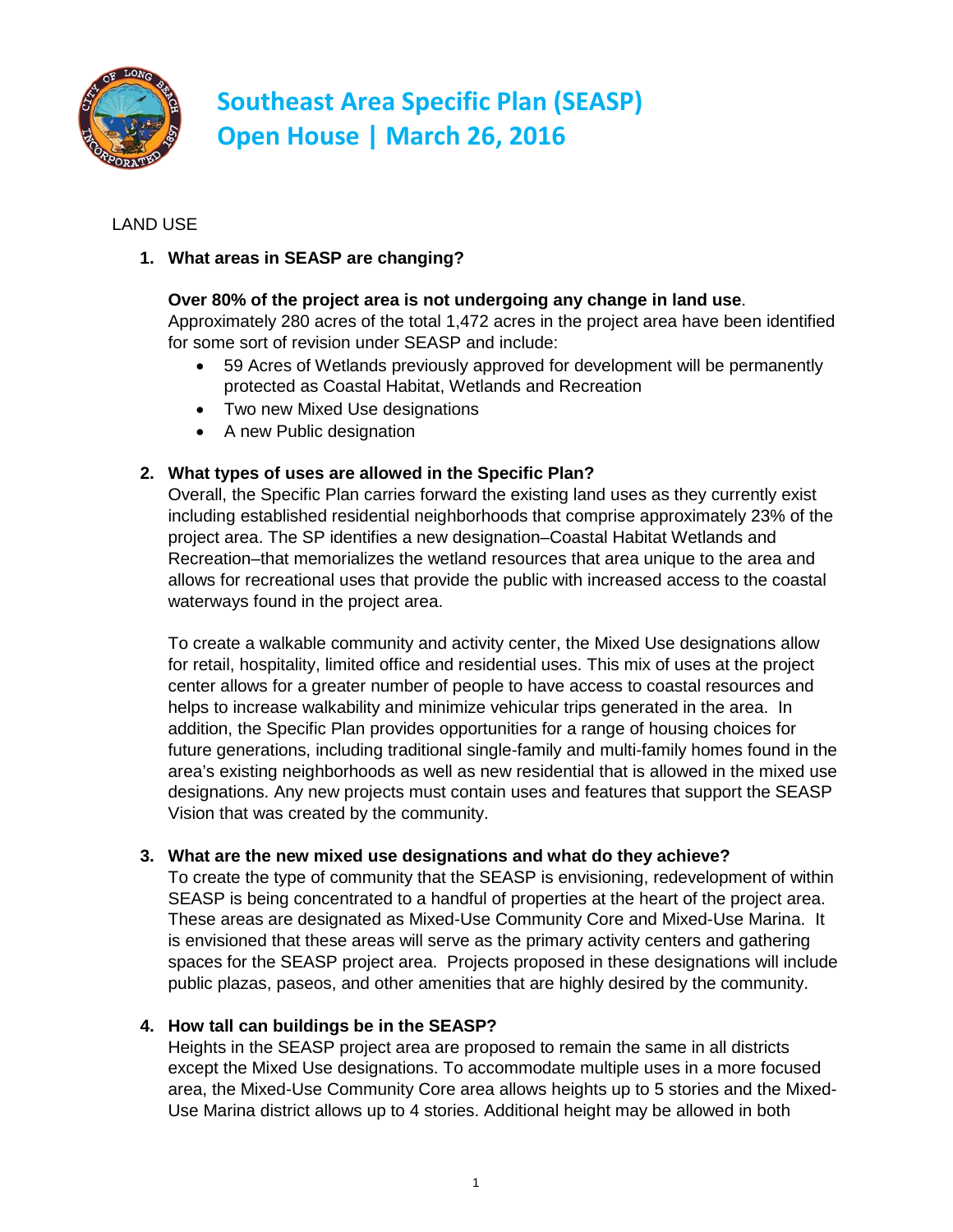

mixed use districts (up to 7 stories in MU-CC and up to 5 stories in MU-M) if a project includes community benefits and includes a hospitality (hotel) use as part of the proposed mix of uses.

## WETLAND BUFFERS

### **5. How will transitions to wetland areas be addressed?**

The wetland and recreation areas near the waterfront provide a regional amenity that has been protected under the new Coastal Habitat Wetland and Recreation designation. Wetland buffers are typically required 100 feet from a wetland resource. However, due to site specific conditions, a smaller buffer may be approved. Any portion of the buffer less than 100 feet shall require contribution to a Wetland Monitoring Fund that will be created by the City. At a minimum, applicants must incorporate a 25-foot vegetated "habitat separation" area within the buffer which shall be approved by the City. The habitat separation area must be designed to shield the existing wetland from lighting, noise and human intrusion resulting from new projects. Buffers should:

- Work to minimize the disturbance to a wetland from adjacent development.
- Be designed, where necessary, to help minimize the effects of erosion, sedimentation, and pollution arising from urban, industrial, and agricultural activities; however, to the extent possible, erosion, sedimentation, and pollution control problems should be dealt with at the source not in the wetland or buffer area.
- Allow for passive recreational uses within the area, only if it can be shown that uses will not adversely impact the wetland ecosystem or the buffer's function. These uses could include to bird watching, walking, jogging, and bike riding, and may include the construction of paths and interpretive signs and displays and should be constructed to minimize impact to plants and animals.

The SEASP development standards also require reduced building heights adjacent to Shopkeeper Road and the Design Standards and Guidelines provide additional guidance for lighting and materials that should be used when a project is proposed adjacent to a wetland resource.

## DESIGN STANDARDS & GUIDELINES

**6. How is the character of the area going to be maintained or changed in SEASP?** Creating a sense of place in SEASP was a high priority of the community and has been addressed at several levels in the document. The Specific Plan envisions enhanced gateways and corridors with new landscaping or signage features to create a sense of arrival and to distinguish Southeast Long Beach as a community distinct from any other. The Specific Plan also includes guidance to restore and enhance views to waterways, wetlands and the mountains in the distance. Edge treatments adjacent to the water and wetlands are also incorporated. Near the Marina Pacifica waterfront, buildings are encouraged to orient toward the water and a new pedestrian boardwalk is proposed to provide additional accessibility to the area's water-based amenities. Along Shopkeeper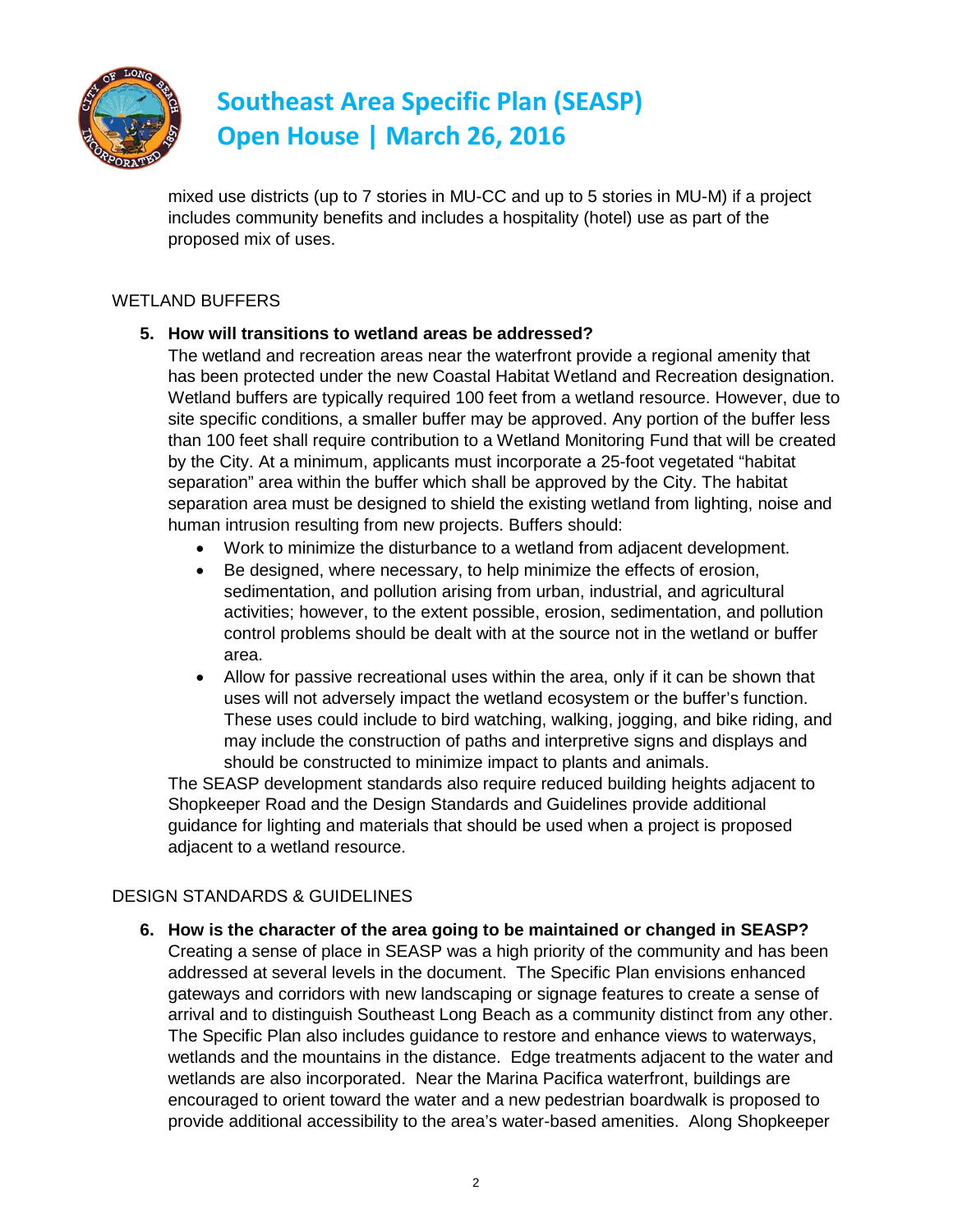

Road, the plan proposes lower building heights to be respectful of the transition to the adjacent wetland resources.

A part of creating place includes designing buildings and streets to be walkable and inviting. In the mixed use areas, ground floor retail with interesting storefronts and new plazas and gathering spaces are strongly encouraged, as are reduced block sizes that make it more comfortable for pedestrians so that people are more likely to get out of their cars. The Specific Plan also requires that new projects use high-quality materials and propose attractive architecture to create a sustainable, distinctive and lasting gathering space.

#### **MOBILITY**

**7. How will the Specific Plan allow for the kind of change desired, while minimizing traffic impacts?**

Existing traffic conditions are notably congested. Under the existing as well as the proposed new plan, any new development will generate a certain level of new traffic. The City's challenge: to allow for the kind of change desired in the SEASP vision while minimizing traffic impacts. If the amount of development or change allowed in the area is dictated solely by traffic volumes, the City would have to either prohibit all future development so no new traffic would be generated by new uses, or it would need to expand roadways to accommodate the existing and future traffic needs.

The City Council's direction to the project team was to develop a plan with community input that provided a change from the existing conditions. The SEASP Vision calls for a diversity of uses in close proximity to each other, a safe and efficient network of roadways with alternatives to the car and preservation of valuable coastal habitat wetland resources. To balance all of these objectives, the Specific Plan proposes strategies to limit traffic delay, including refinements to the lane configurations within the existing right-of-way to minimize impacts to adjacent natural areas. The SP provides an increase of safe transportation improvements in the SEASP area for bikes and pedestrians. The SP also requires:

• A mix of uses in the mixed use designations captures more internal trips to the area, reducing trips on surrounding roads since visitors and new residents have the ability to shop, dine and recreate within the area without having to use their cars

• Shorter block lengths near the 2nd Street and Pacific Coast Highway intersection to promote walking and biking in the study area

• New improvements for bikes and pedestrians that connect people to their destinations, such as bike paths and better pedestrian facilities between key destinations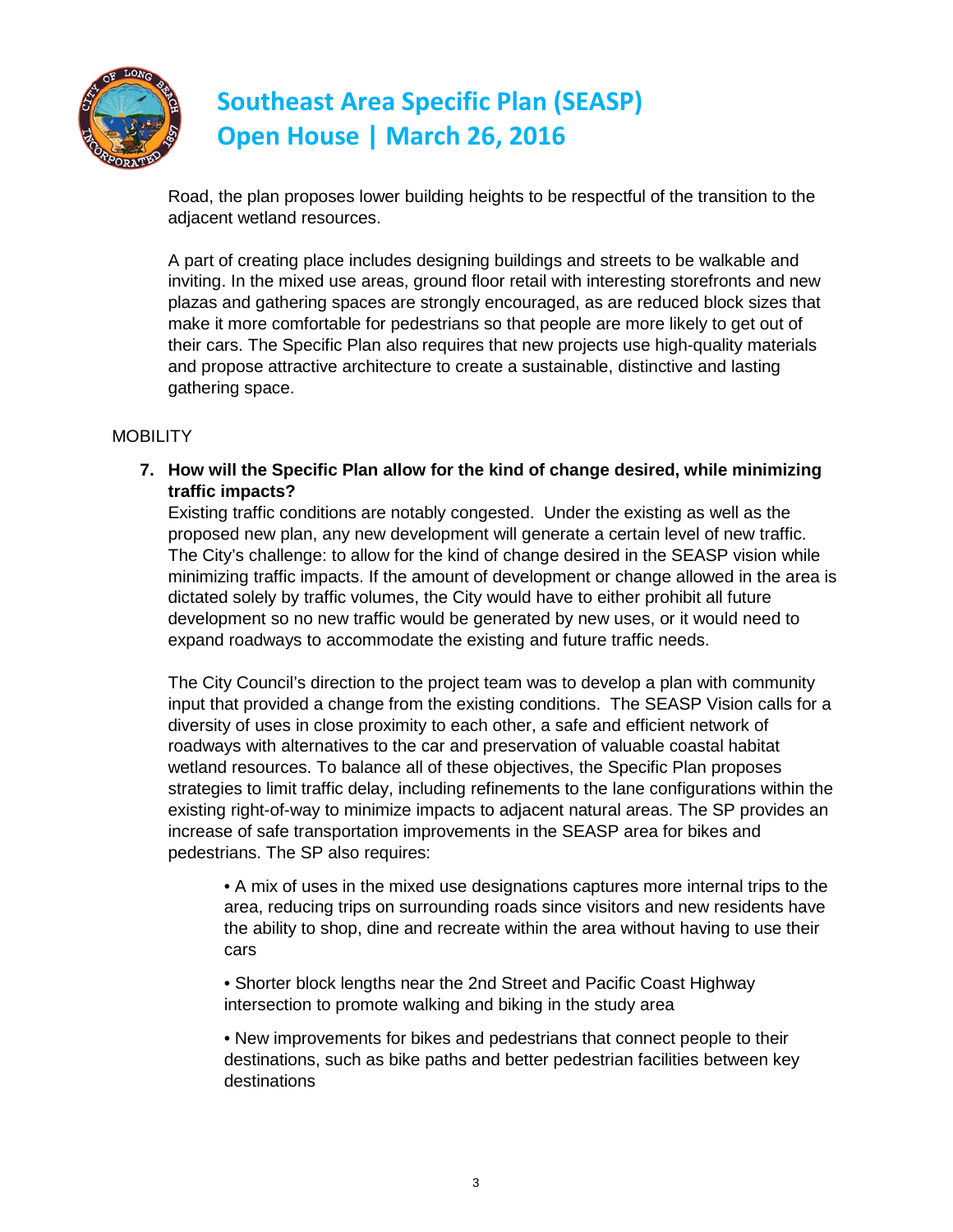

• Parallel pedestrian and bicycle linkages where they can be implemented without adversely impacting wetlands resources

• Improved biking and walking environments such that people do not have to get into their cars to make short trips

• Additional long-term mobility options such as the implementation of a privately financed shuttle circulator that could provide access to key destinations between the SEASP area, Cal State Long Beach, the Veteran's Hospital, Belmont Shore and Naples, and possibly the Convention Center.

All major employers and new projects will be required to develop Transportation Demand Management (TDM) programs to encourage transit use, rideshare, off-peak working hours and other strategies to reduce traffic.

### FUNDING FOR NEW IMPROVEMENTS

#### **8. How will the improvements envisioned in the SP be funded?**

Improvements in SEASP can be funded through Capital Improvement Plans, Impact Fees, Development Agreements, and Partnerships. In general, contributions and investment from the private sector can be used to pay for new infrastructure and services. The funding obtained from development impact fees and agreements will be directly tied to the magnitude of development that occurs in Southeast Long Beach. As a result, these sources may take time to become available. In the shorter term, the City may have more success collaborating with private property owners in the area to obtain desired improvements in some locations along important corridors.

#### **SUSTAINABILITY**

**9. How does the Specific Plan balance interests to create a project that can be implemented over time?**

Any jurisdiction that undertakes an initiative involving as much outreach, analysis, and investment of city resources as the SEASP process has, wants to ensure that the resulting document is sustainable and can be implemented. A sustainable plan is one that meets the needs of the present without compromising the ability of future generations to meet their own needs.

To create a sustainable, feasible and effective plan, three primary planning "pillars" must be equally considered:

- Social Benefits (amenities, design, placemaking)
- Environmental Benefits (conservation of coastal resources)
- Economic Benefits (can the proposed mix of uses be built under existing circumstances)